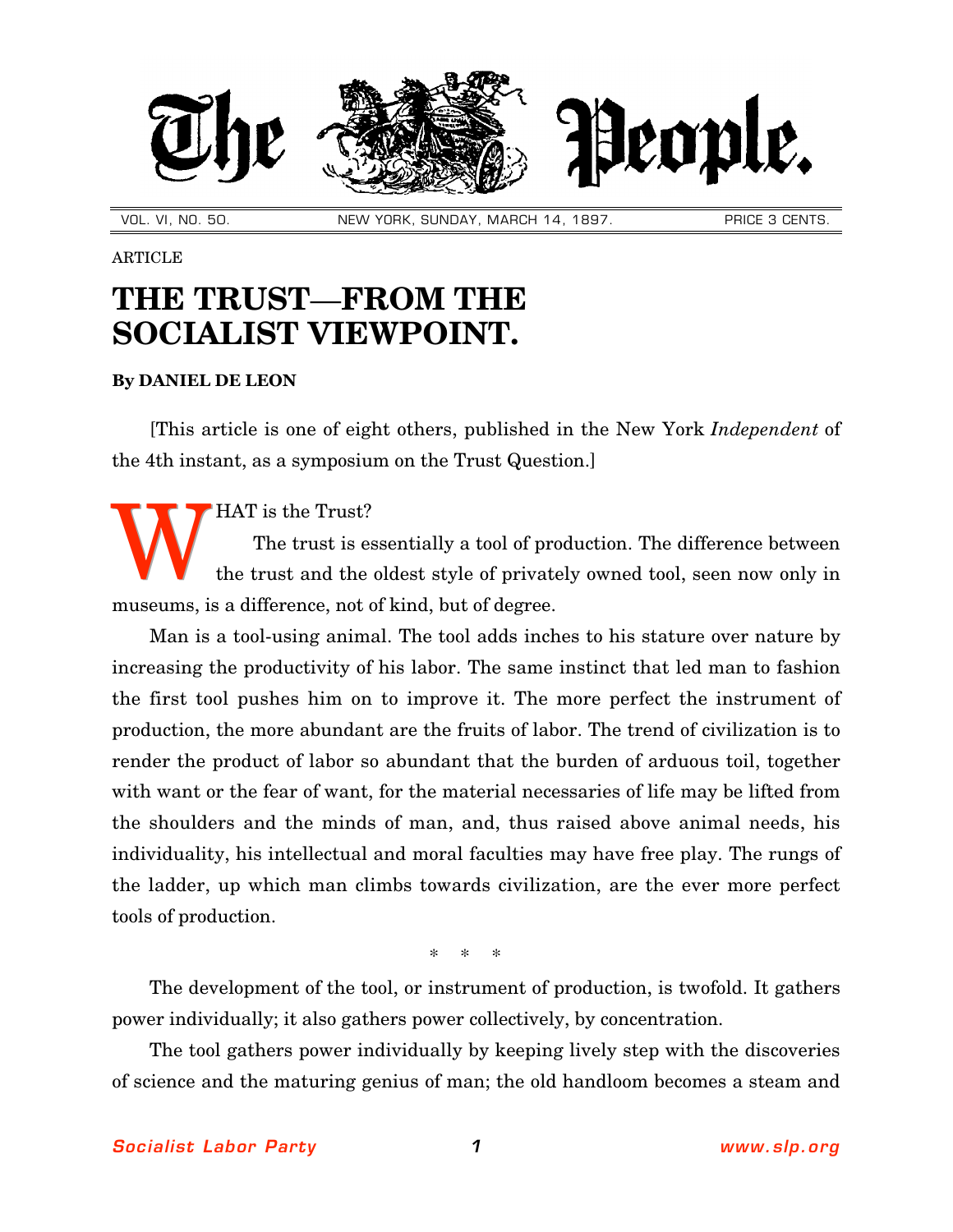Northrop loom; the old agricultural implements become steam plows, reapers and harvesters.

The collective power, however, of the tool is gathered by a bitter experience. In the course of its growth, the tool encounters a serious obstacle, that threatens it with nullification. Its aim, the increase of the store of wealth, is for a time balked. The tool is a weapon against the foe of the race—POVERTY. The wastefulness of competition turns the weapon's edge against itself. Only a long and bitter experience taught the lesson and suggested the remedy—CONCENTRATION. The discovery once made, it points and paves the way to further improvements. First is born the PARTNERSHIP of two individuals; then follows the partnership of two or more partnerships—the CORPORATION; next appears the partnership of several corporations—the TRUST.

The trust is that doubly developed instrument of production that combines both the highest individual and the highest collective development so far reached. It brings the productivity of human effort up to the highest point so far attained by the individual perfection of the tool. As such, the trust raises man to giant's stature over nature; it is a weapon that makes for civilization.

But this is not the whole truth.

\* \* \*

It is not over nature alone that the tool adds inches to the individual; it also adds inches to him over the toolless man. This pregnant socio-economic fact does not from the start manifest itself.

So long as the tool is slight and simple, he who wants it can readily bring it forth by the direct application of his labor to nature, and thereby place himself on a par with whomsoever already is in possession of its equal. But the tool develops. Its development is not from within, like organic matter. The feature of its development is the need and increasing need of other tools, besides increased powers of steam and electricity, to carve it out of nature with, and thus render it more potent by rendering it more fruitful. The tool used in production presently needs two, three, four other tools to bring it forth. Even then its acquisition by individual man, to the end of enabling him to compete with those already in possession of its like, may not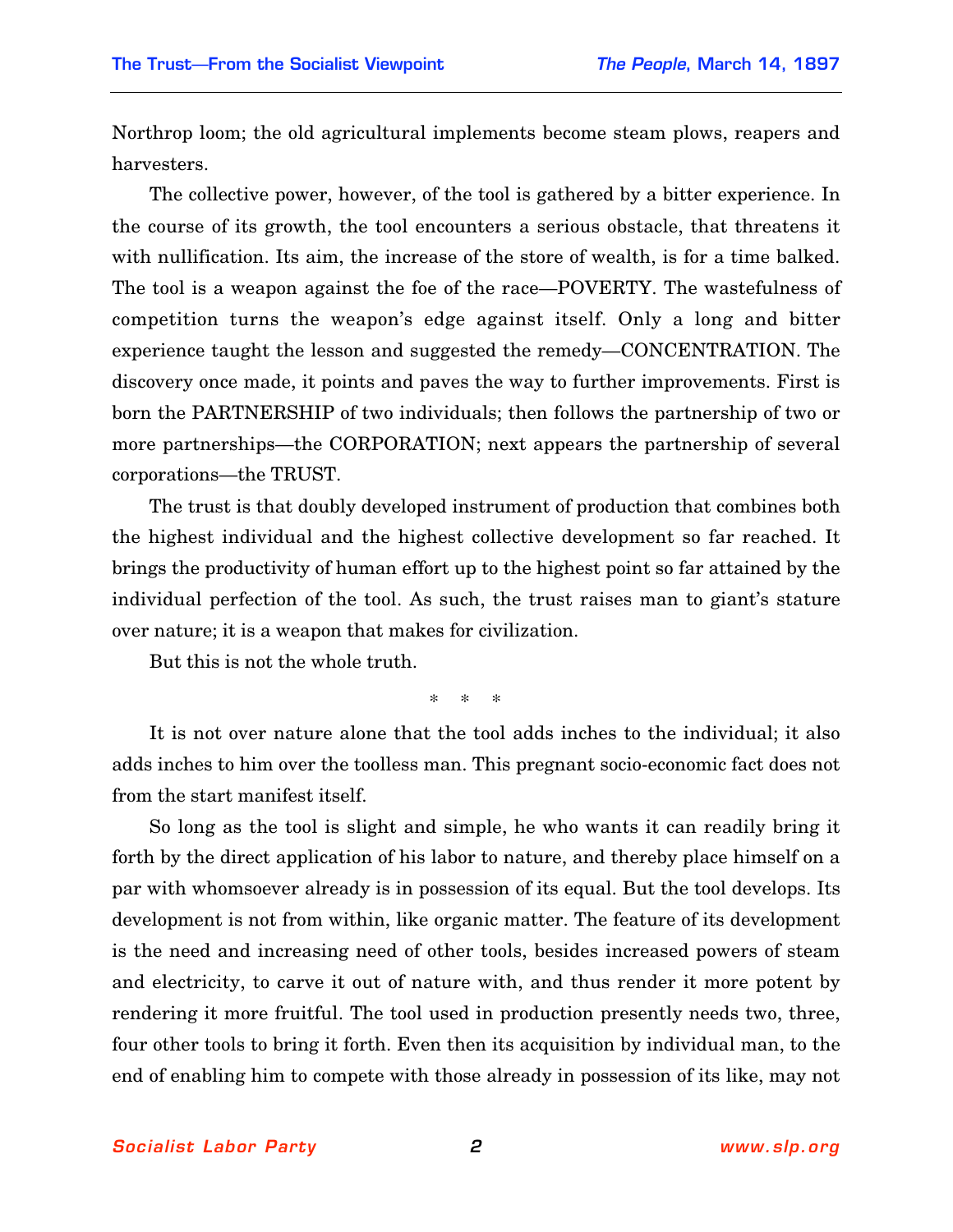be impossible, though the process becomes harder by degrees. When, however, the tool has finally reached that individual perfection of a Northrop loom, a Mergenthaler type setter, a hydraulic press, a steam plow, reaper and binder, a Westinghouse electric engine, a cotton harvester, etc., and even long before that, none can any longer himself conjure forth its equal out of nature. When to this individual growth is coupled the collective development or concentration implied in the trust, free competition ceases de facto, whatever it may remain in theory.

The trust is the highest form of collective development the tool can reach under the system of private ownership in the machinery of production. But the gigantic powers it wields over nature accrue to those only who hold it; to all others it becomes a scourge. As such, the trust blocks the nation's path on its march to civilization.

Once the tool has reached this stage, it stands transmuted into a socialindustrial power that emphasizes the changes which society has been undergoing since the privately owned tool first appeared, especially since the time when it entered upon the period of its rapid development; it carries these changes further, and it forces to the fore a new social problem.

\* \* \*

We love to think that the Revolutionary Fathers gave our people political freedom. They did not. The ballot was conditioned upon property qualifications. This simple fact is of deep import in the study of the problem presented by the trust.

Then the tool of production was slight; it was easily acquired; and, consequently, property was the ready reward of industry. At such a time the role played by property was not yet manifest; indeed, it escaped the Revolutionary Fathers, except the two wisest and most far-seeing of them all—Franklin and Madison. At that time, accordingly, economic issues were absent from our party platforms; the people divided on issues essentially political. With the turning of the century a change comes over the surface; economic questions force themselves more and more to the front; they were prominent during the Jackson administrations; they became dominant in the Harrison-Van Buren campaign; to-day they are the all-absorbing topic. This change in the physiognomy of our politics has followed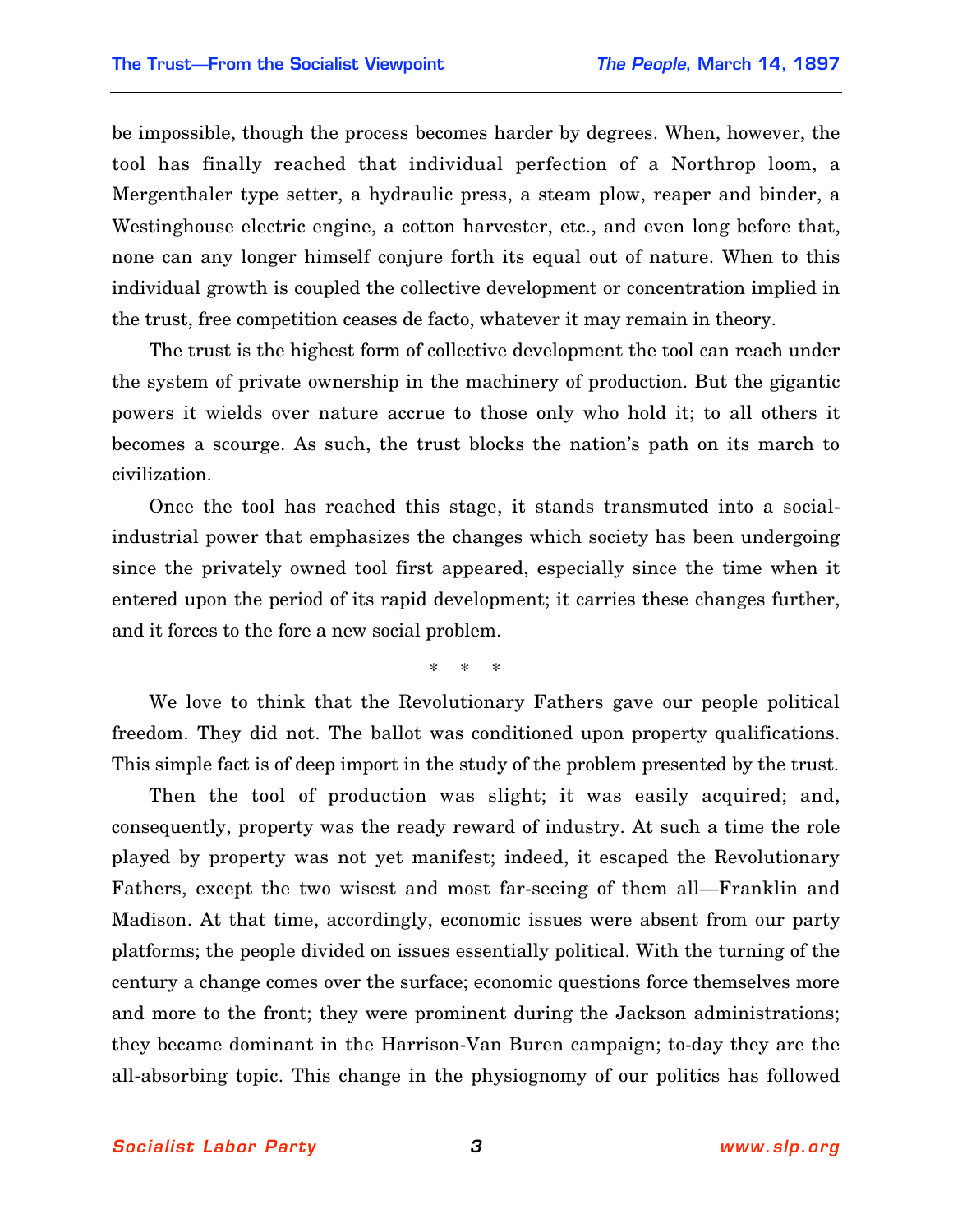closely, and has been brought on by the development of the tool under the system of private ownership.

Competition is predicated upon the capacity of competitors to sell equally cheap; this capacity depends upon the power to produce with equal abundance, and this, in turn, is in direct ratio to the development of the tool. With the approach and appearance in the country's industrial arena of a tool, privately owned and so far developed that its creation by those without it was no longer feasible, these ceased to be qualified for the competitive warfare, and the common weal began to be differentiated into three hostile social classes:

First, the Proletariat—the wholly toolless class, who, no longer able to exercise their labor function without access to tools not owned by themselves, are reduced to the level of merchandise, and compelled to sell their labor power in the labor market for a living;

Second, the Middle Class—the class who, though armed with tools sufficiently powerful to exclude the toolless class, find it harder and harder to hold their own in competition with the more powerful and ever-perfecting tools held by the class above; and,

Third, the Capitalist Class—the class who, possessed of the prerequisites for successful competition, can shift work from their own to the shoulders of the proletariat, can live in idleness upon "profits"—i.e., upon the difference between what their employees produce and the "wages" paid to them—i.e., the market price of labor; and can, with their more abundant and cheaper production, undersell the class below, and reduce it to the grade of proletarians.

These class distinctions—proletarian dependence, deepening misery and increasing numbers; middle-class precariousness of existence, declining powers and ruin; capitalist idleness, swelling affluence and masterhood—together with the class conflicts into which capitalism casts society, long remained veiled. The trust rends the veil. The several views held on the trust are mainly the class-conscious expressions of the three hostile economic classes into which capitalist society is divided, and which are shaken into class consciousness by the relentless logic of capitalist development manifested in the appearance of the trust.

The capitalist class seeks to uphold the trust in order to maintain its own class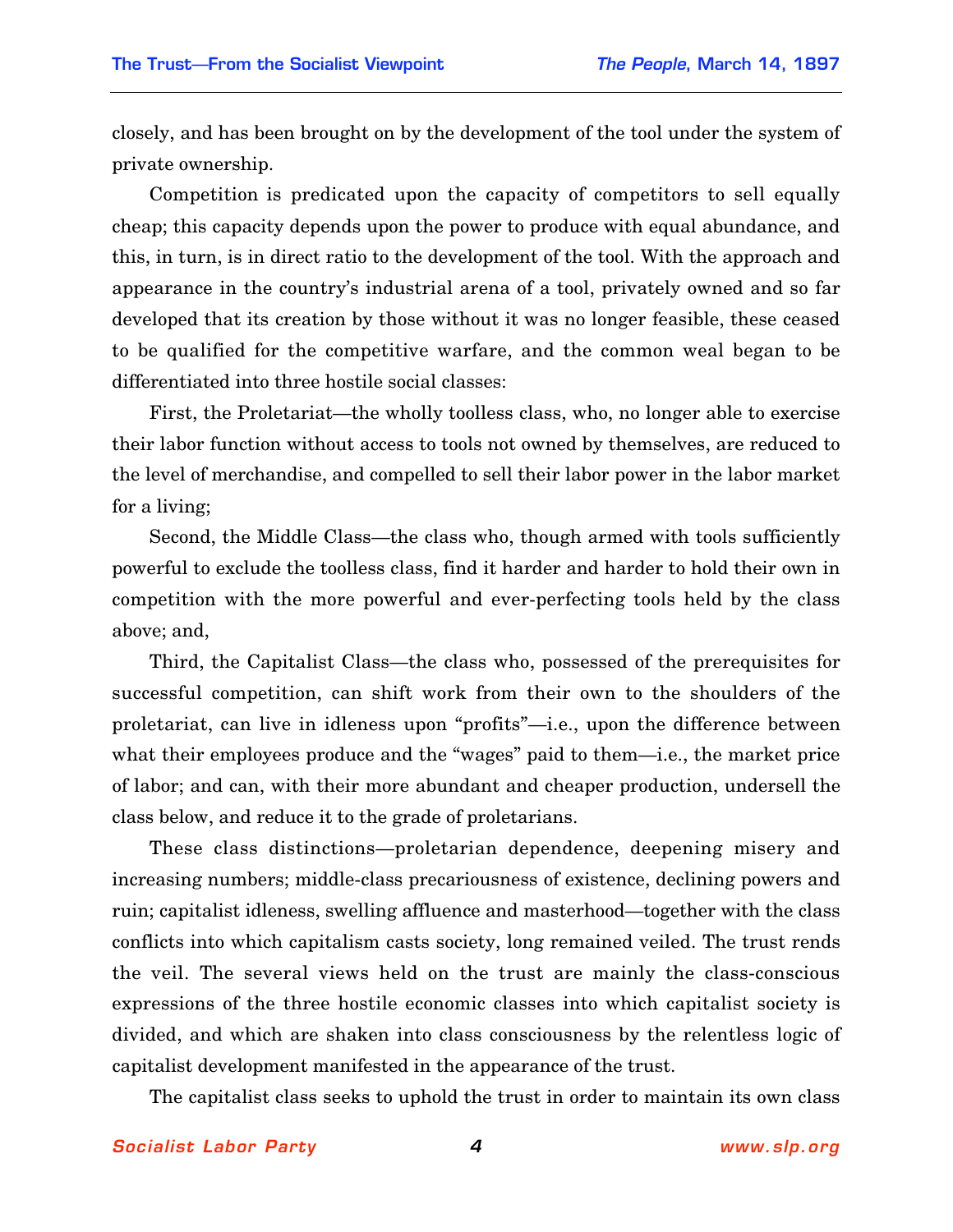supremacy. Its spokesmen tire not truthfully to point out the inevitableness of concentration in productive powers, together with the advantages that flow therefrom in increased production and cheapness; they conceal, however, the blood that stains the trail of the trust, or even deny the existence of such by inundating the country with rosy statistics, gotten up to order, on the condition of the people. But—"Meliora probant, deteriora sequuntur."1

The middle class, tho' itself ready to profit by the dependence of the tool-less proletariat, is up in arms against the trust, whose superior power is crushing it. It chooses to see only the ravages wrought by the trust; it inveighs against "monopoly," while it upholds "capital"; ignorant of the economico-juridic contradiction implied in such a position, it clamors for the overthrow of the "monster," or, at least, for the clipping of its wings; and lawyers who are not jurists, together with economists who are not scientists, encourage the folly with their twaddle.

Lastly, goaded into mental activity by the smarts it suffers from the capitalist, and untrammeled by the class interests of the middle class, the class-conscious proletariat is pushed beyond both the conservatism of the former and the reactionary posture of the latter. Its class interests reveal to it the two leading features of the trust; the development by concentration of the tool, which makes for progress, and its system of private ownership, which blocks progress; its class interests make it aware of the contradiction, and direct it to save the good and permanent feature by stripping it of the evil and temporary one. The class-conscious proletariat pushes the evolutionary movement onward by straining for the public ownership of the trust.

\* \* \*

The ladder, up which mankind has climbing toward civilization, the ever more powerful tool of production, is the storm center around which the modern social storm rages.

The capitalist class seeks to keep it for its own exclusive use.

The middle class seeks to break it down, thereby throwing civilization back.

<u>.</u>

<sup>1</sup> They prove better things, but worse follows.—Ed. THE PEOPLE.